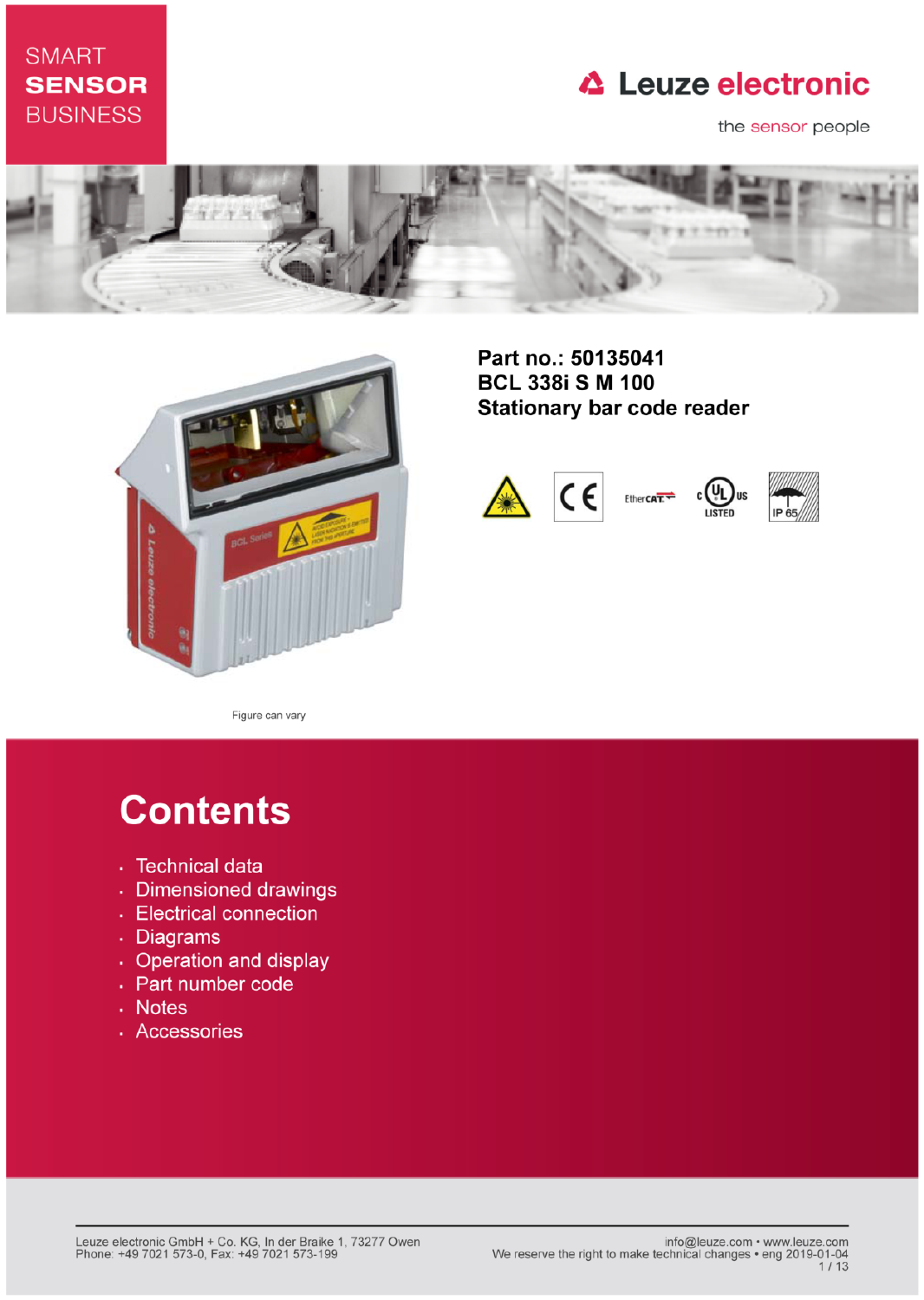## Part no.: 50135041 – BCL 338i S M 100 – Stationary bar code reader

### **Technical data**

| <b>Basic data</b>                            |                                                                                                                                                                             |
|----------------------------------------------|-----------------------------------------------------------------------------------------------------------------------------------------------------------------------------|
| Series                                       | <b>BCL 300i</b>                                                                                                                                                             |
|                                              |                                                                                                                                                                             |
| <b>Special design</b>                        |                                                                                                                                                                             |
| Special design                               | Heating                                                                                                                                                                     |
|                                              |                                                                                                                                                                             |
| <b>Functions</b>                             |                                                                                                                                                                             |
| <b>Functions</b>                             | Reference code comparison<br>Alignment mode<br>AutoConfig<br>Code fragment technology<br>AutoControl<br>AutoReflAct<br><b>LED</b> indicator                                 |
| <b>Characteristic parameters</b>             |                                                                                                                                                                             |
| <b>MTTF</b>                                  | 110 years                                                                                                                                                                   |
|                                              |                                                                                                                                                                             |
| <b>Read data</b>                             |                                                                                                                                                                             |
| Code types, readable                         | Code 93<br>Code 128<br>EAN 8/13<br><b>UPC</b><br>GS1 Databar Omnidirectional<br>Codabar<br>GS1 Databar Expanded<br>Code 39<br><b>GS1 Databar Limited</b><br>2/5 Interleaved |
| Scanning rate, typical                       | $1,000$ scans/s                                                                                                                                                             |
| Bar codes per reading gate, max. number      | 64 Piece(s)                                                                                                                                                                 |
|                                              |                                                                                                                                                                             |
| <b>Optical data</b>                          |                                                                                                                                                                             |
| Reading distance                             | 30  290 mm                                                                                                                                                                  |
| Light source                                 | Laser, Red                                                                                                                                                                  |
| Laser light wavelength                       | 655 nm                                                                                                                                                                      |
| Laser class                                  | 2, IEC/EN 60825-1:2007                                                                                                                                                      |
| Transmitted-signal shape                     | Continuous                                                                                                                                                                  |
| Usable opening angle (reading field opening) | 60°                                                                                                                                                                         |
| Module size                                  | $0.20.5$ mm                                                                                                                                                                 |
| Reading method<br>Beam deflection            | Line scanner with deflecting mirror                                                                                                                                         |
| Light beam exit                              | By means of rotating polygon mirror wheel + deflecting mirror<br>Lateral with deflecting mirror                                                                             |
|                                              |                                                                                                                                                                             |
| <b>Electrical data</b>                       |                                                                                                                                                                             |
| Protective circuit                           | Polarity reversal protection                                                                                                                                                |
| Performance data                             |                                                                                                                                                                             |
| Supply voltage U <sub>B</sub>                | 18  30 V, DC                                                                                                                                                                |
| Power consumption, max.                      | 27 W                                                                                                                                                                        |
| <b>Inputs/outputs selectable</b>             |                                                                                                                                                                             |
| Output current, max.                         | 60 mA                                                                                                                                                                       |
| Number of inputs/outputs selectable          | 2 Piece(s)                                                                                                                                                                  |
| Input current, max.                          | 8 mA                                                                                                                                                                        |
|                                              |                                                                                                                                                                             |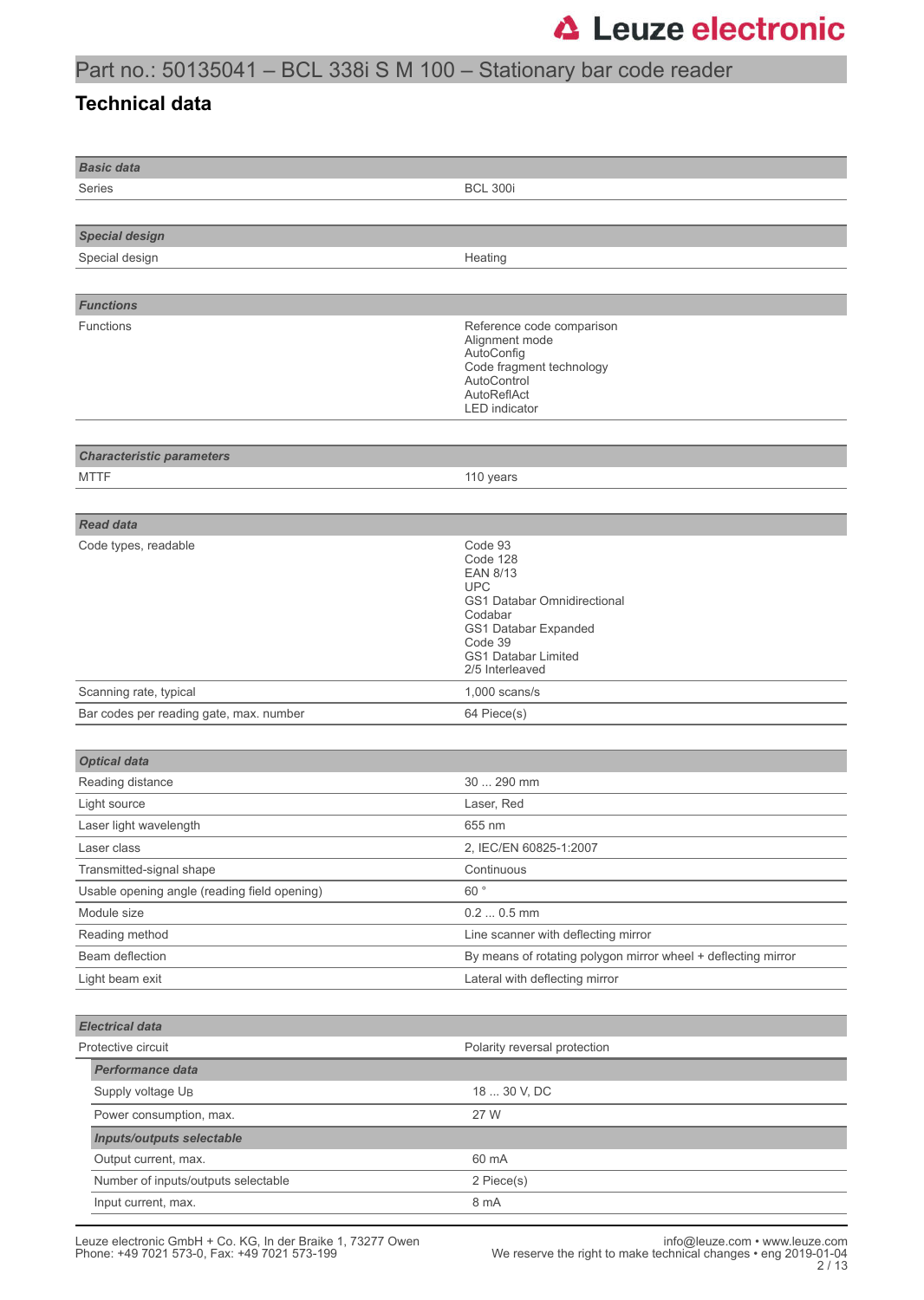## Part no.: 50135041 – BCL 338i S M 100 – Stationary bar code reader

| <b>Interface</b>                                   |                                                  |
|----------------------------------------------------|--------------------------------------------------|
| Type                                               | EtherCAT                                         |
| <b>EtherCAT</b>                                    |                                                  |
| Function                                           | Process                                          |
| Transmission protocol                              | EtherCAT, CoE and EoE                            |
|                                                    |                                                  |
| Service interface                                  |                                                  |
| Type                                               | <b>USB</b>                                       |
| <b>USB</b>                                         |                                                  |
| Function                                           | Configuration via software                       |
|                                                    | Service                                          |
|                                                    |                                                  |
| <b>Connection</b>                                  |                                                  |
| Number of connections                              | 1 Piece(s)                                       |
| <b>Connection 1</b>                                |                                                  |
| Type of connection                                 | Plug connector                                   |
| Function                                           | <b>BUS OUT</b><br>PWR / SW IN/OUT                |
|                                                    | Data interface                                   |
|                                                    | <b>BUS IN</b><br>Service interface               |
|                                                    | Connection to device                             |
| No. of pins                                        | 32 -pin                                          |
| Type                                               | Male                                             |
|                                                    |                                                  |
| <b>Mechanical data</b>                             |                                                  |
| Design                                             | Cubic                                            |
| Dimension (W x H x L)                              | 103 mm x 44 mm x 96 mm                           |
| Housing material                                   | Metal, Diecast aluminum                          |
| Lens cover material                                | Glass                                            |
| Net weight                                         | 370 g                                            |
| Housing color                                      | <b>Black</b><br>Red                              |
| Type of fastening                                  | Dovetail grooves<br>Via optional mounting device |
|                                                    | Fastening on back                                |
|                                                    |                                                  |
| <b>Operation and display</b>                       |                                                  |
| Type of display                                    | LED                                              |
| Number of LEDs                                     | 2 Piece(s)                                       |
| Type of configuration                              | Via web browser                                  |
|                                                    |                                                  |
| <b>Environmental data</b>                          |                                                  |
| Ambient temperature, operation                     | $-3540 °C$                                       |
| Ambient temperature, storage                       | $-20$ 70 °C                                      |
| Relative humidity (non-condensing)                 | $090%$                                           |
|                                                    |                                                  |
| <b>Certifications</b>                              |                                                  |
| Degree of protection                               | IP 65                                            |
| Protection class                                   | Ш                                                |
| Certifications                                     | c UL US                                          |
| Test procedure for EMC in accordance with standard | EN 61000-4-2, 3, -4, -6                          |
|                                                    | EN 55022                                         |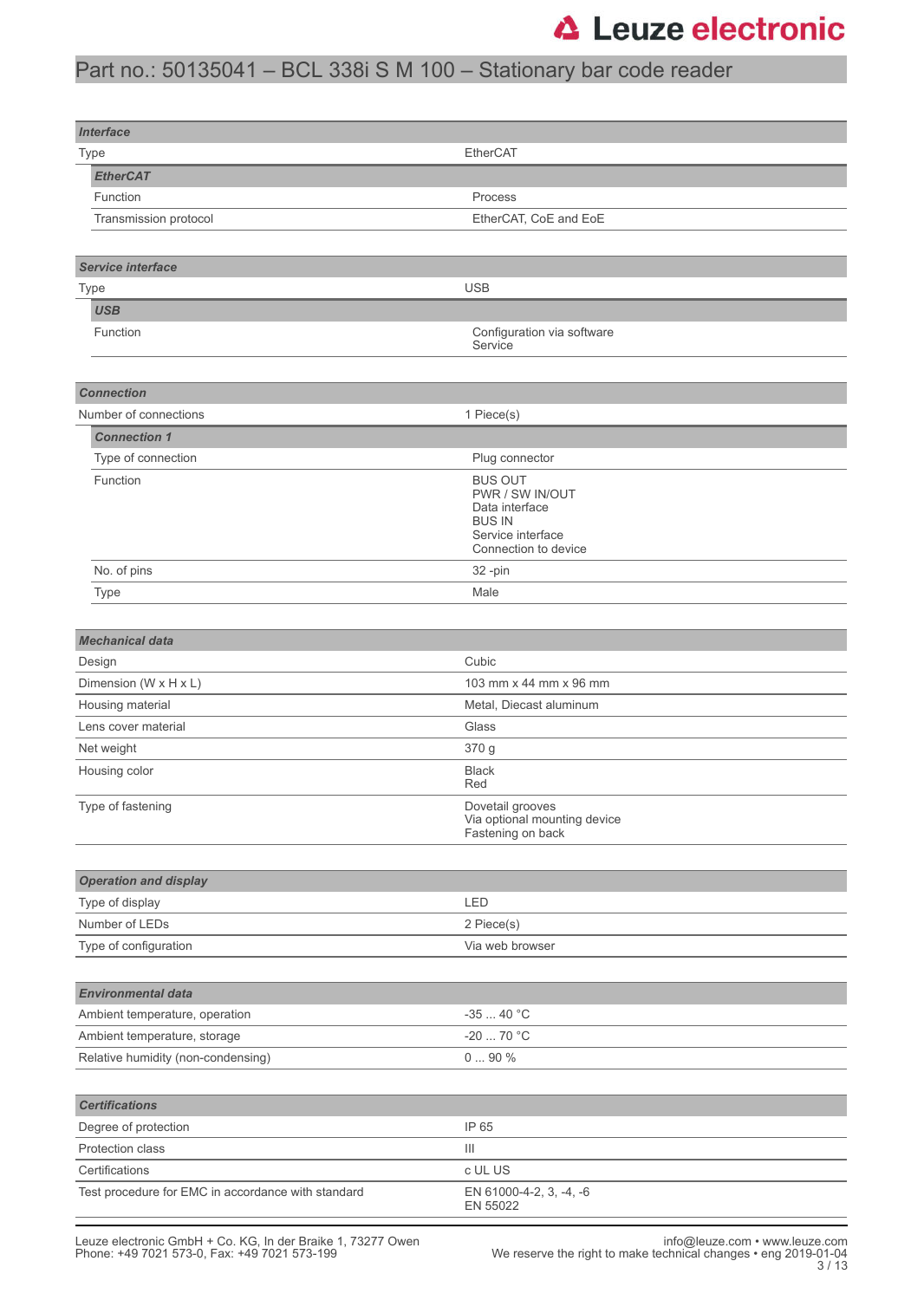### Part no.: 50135041 – BCL 338i S M 100 – Stationary bar code reader

| Test procedure for shock in accordance with standard            | IEC 60068-2-27, test Ea |
|-----------------------------------------------------------------|-------------------------|
| Test procedure for continuous shock in accordance with standard | IEC 60068-2-29, test Eb |
| Test procedure for vibration in accordance with standard        | IEC 60068-2-6, test Fc  |
|                                                                 |                         |
| <b>Classification</b>                                           |                         |

| eCl@ss 8.0 | 27280102 |
|------------|----------|
| eCl@ss 9.0 | 27280102 |
| ETIM 5.0   | EC002550 |
| ETIM 6.0   | EC002550 |

### **Dimensioned drawings**

All dimensions in millimeters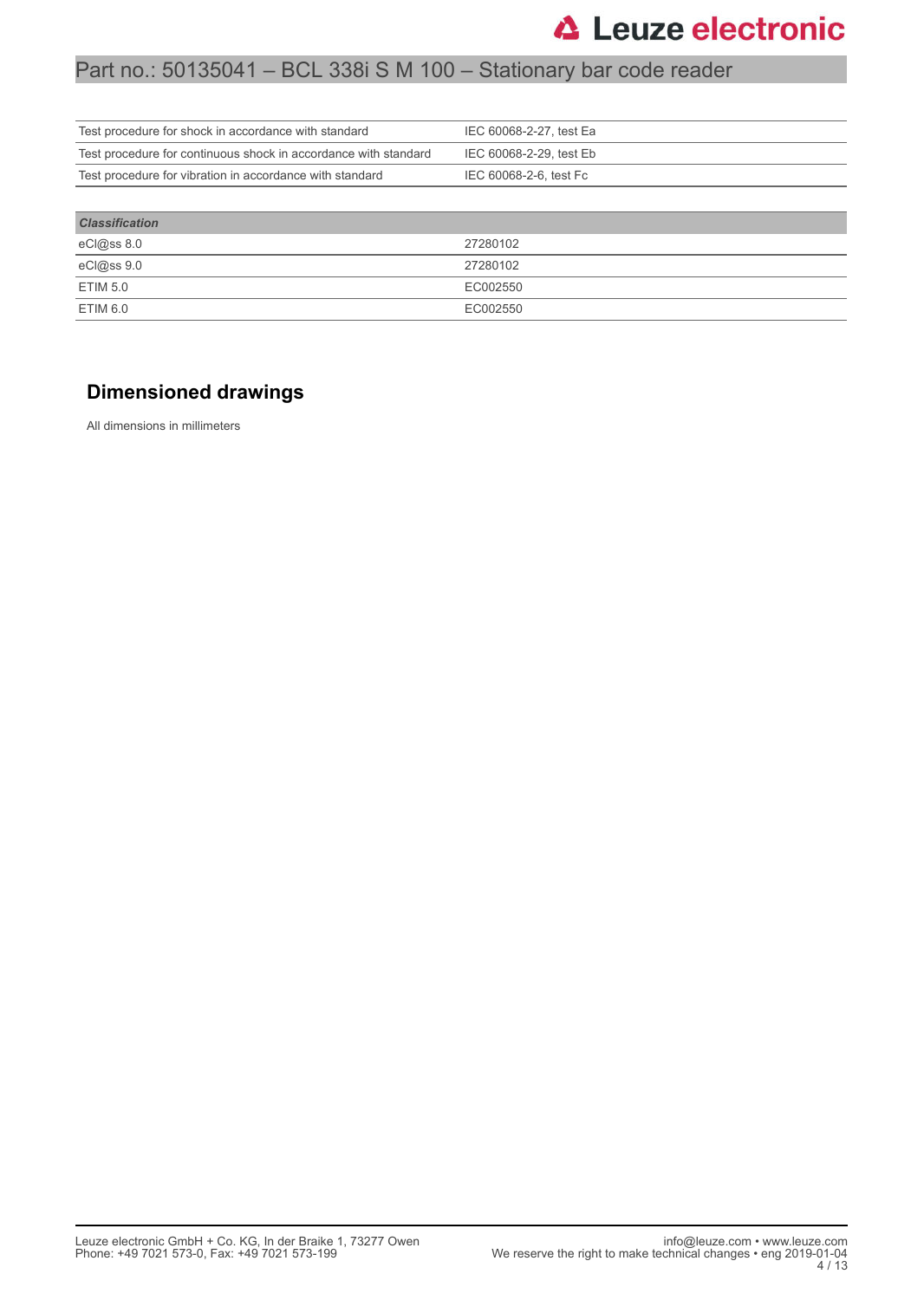Part no.: 50135041 – BCL 338i S M 100 – Stationary bar code reader

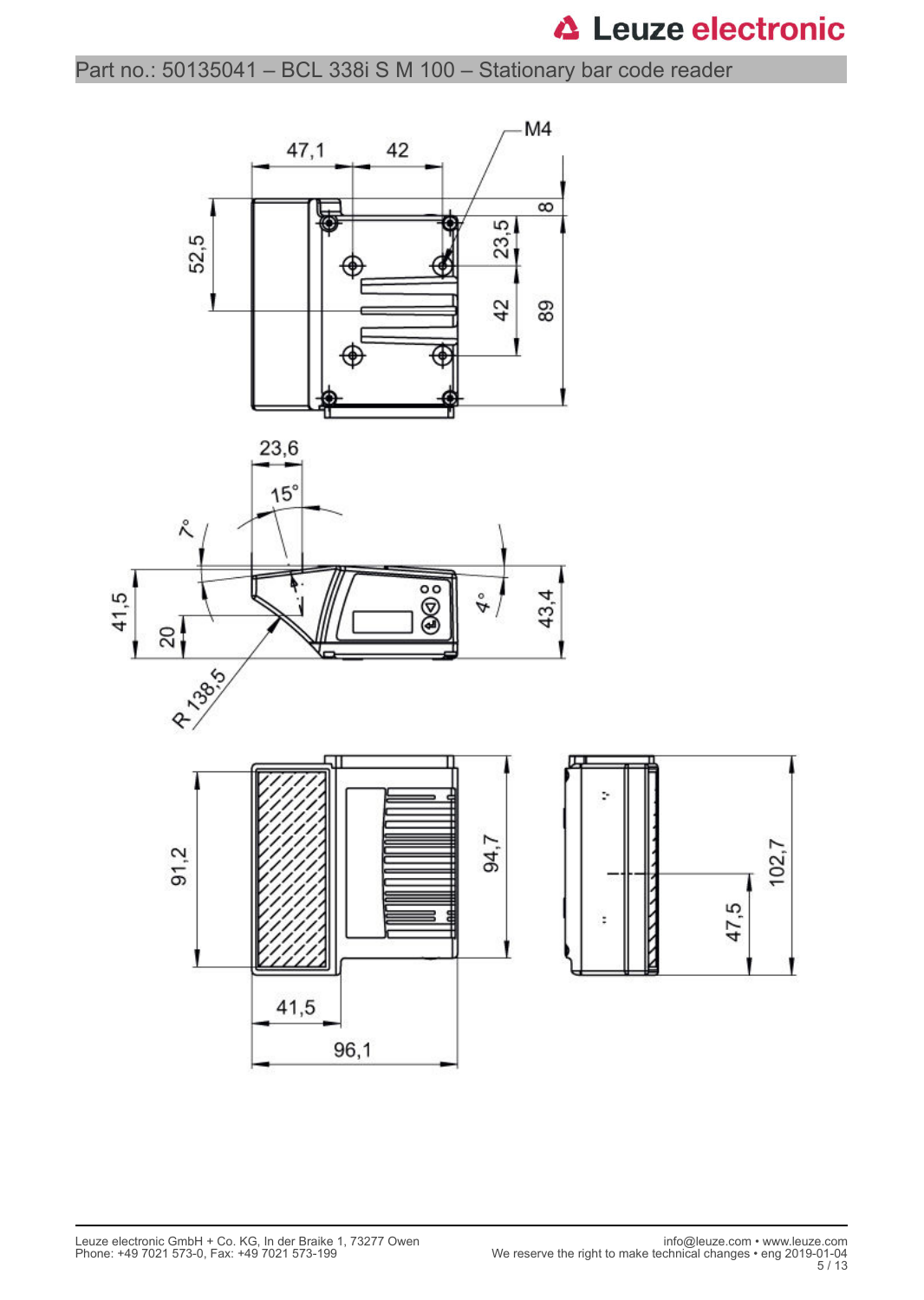### **Electrical connection**

| <b>Connection 1</b> |                                                                                                                          |
|---------------------|--------------------------------------------------------------------------------------------------------------------------|
| Type of connection  | Plug connector                                                                                                           |
| Function            | <b>BUS OUT</b><br><b>PWR / SW IN/OUT</b><br>Data interface<br><b>BUS IN</b><br>Service interface<br>Connection to device |
| No. of pins         | $32 - pin$                                                                                                               |
| Type                | Male                                                                                                                     |

### **Diagrams**

### Reading field curve



x Reading field distance [mm]

y Reading field width [mm]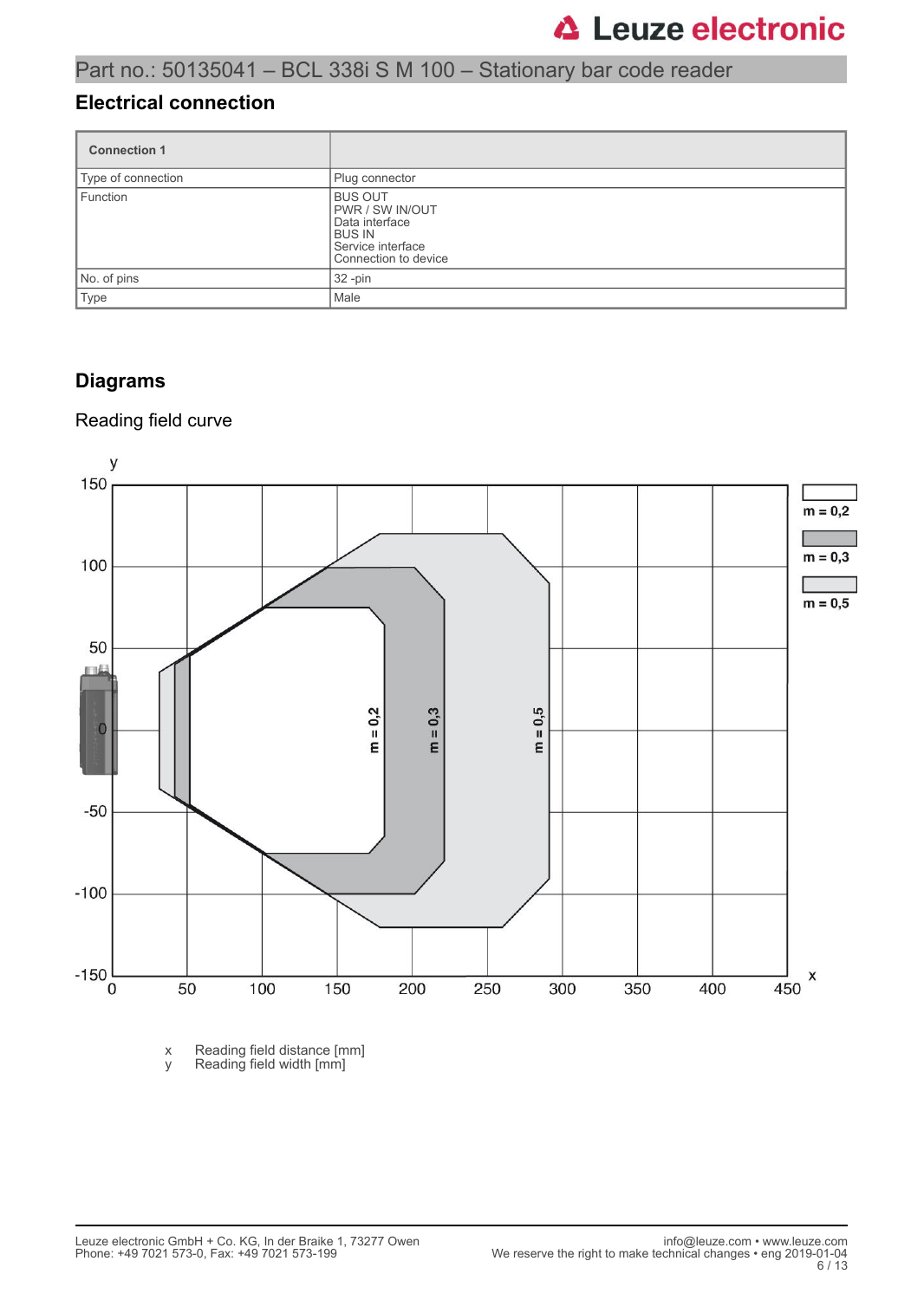### **Operation and display**

### LEDs

| <b>LED</b>    | <b>Display</b> |                                       | <b>Meaning</b>                  |
|---------------|----------------|---------------------------------------|---------------------------------|
|               | <b>PWR</b>     | Green, flashing                       | Device ok, initialization phase |
|               |                | Green, continuous light               | Device OK                       |
|               |                | Green, briefly off - on               | Reading successful              |
|               |                | green, briefly off - briefly red - on | Reading not successful          |
|               |                | Orange, continuous light              | Service mode                    |
|               |                | Red, flashing                         | Device OK, warning set          |
|               |                | Red, continuous light                 | Error, device error             |
| $\mathcal{P}$ | <b>BUS</b>     | Green, flashing                       | Initialization                  |
|               |                | Green, continuous light               | Bus operation ok                |
|               |                | Red, flashing                         | Communication error             |
|               |                | Red, continuous light                 | Bus error                       |

### **Part number code**

Part designation: **BCL XXXX YYZ AAA BB**

| <b>BCL</b>  | <b>Operating principle:</b><br>BCL: bar code reader                                                                                                                                                                     |
|-------------|-------------------------------------------------------------------------------------------------------------------------------------------------------------------------------------------------------------------------|
| <b>XXXX</b> | Series/interface (integrated fieldbus technology):<br>300i: RS 232 / RS 422 (stand-alone)<br>301i: RS 485 (multiNet slave)<br>304i: PROFIBUS DP<br>308i: EtherNet TCP/IP, UDP<br>348i: PROFINET RT<br>358i: EtherNet/IP |
| YY          | <b>Scanning principle:</b><br>S: line scanner (single line)<br>R1: line scanner (raster)<br>O: oscillating-mirror scanner (oscillating mirror)                                                                          |
| Ιz          | Optics:<br>N: High Density (close)<br>M: Medium Density (medium distance)<br>F: Low Density (remote)<br>L: Long Range (very large distances)<br>J: ink-jet (depending on the application)                               |
| <b>AAA</b>  | Beam exit:<br>100: lateral<br>102: front                                                                                                                                                                                |
| <b>BB</b>   | Special equipment:<br>D: with display<br>H: with heating<br>DH: optionally with display and heating<br>P: plastic exit window                                                                                           |

### **Notes**

**Observe intended use!**

- This product is not a safety sensor and is not intended as personnel protection.
- The product may only be put into operation by competent persons.
- Only use the product in accordance with its intended use.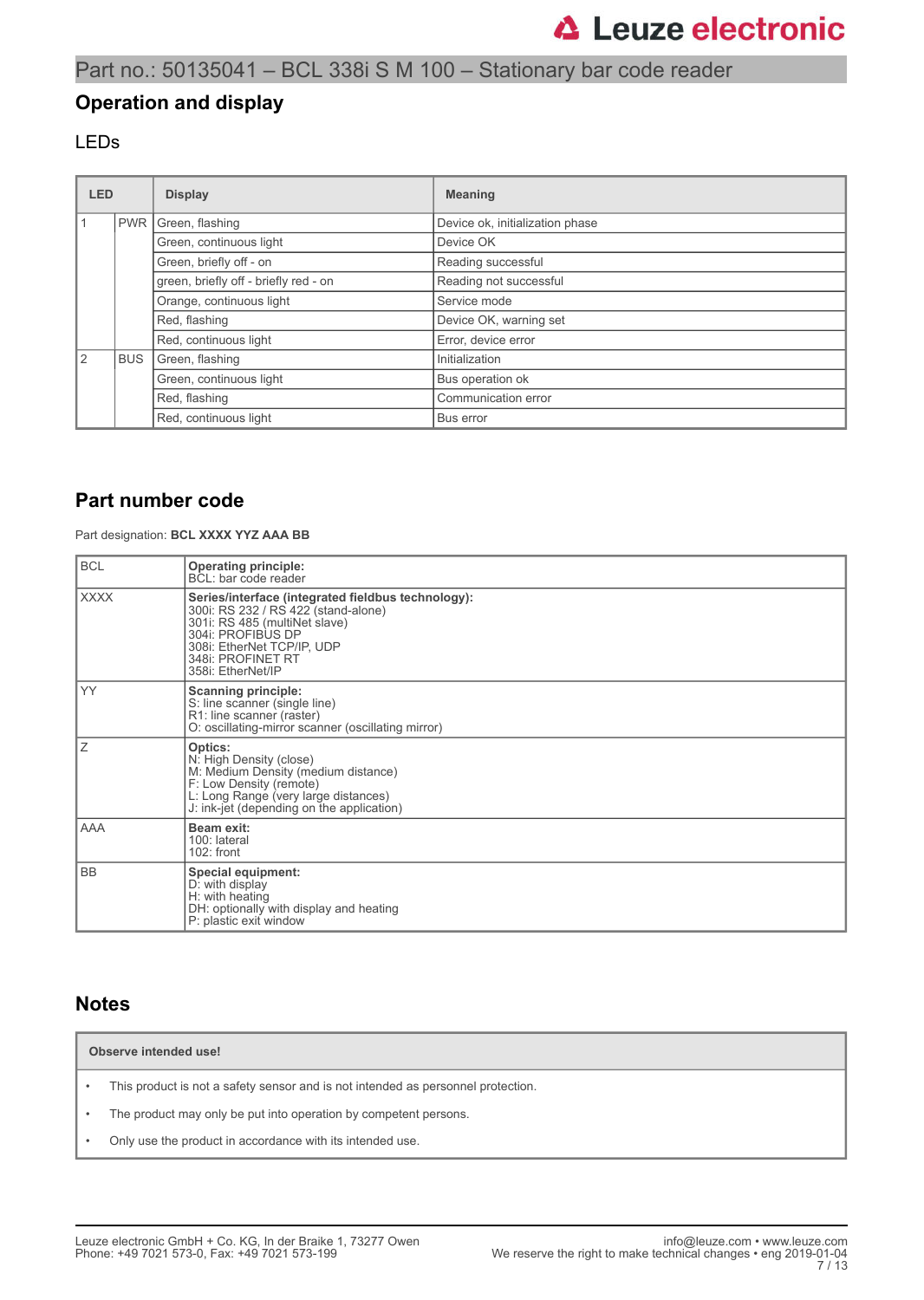## Part no.: 50135041 – BCL 338i S M 100 – Stationary bar code reader

#### **WARNING! LASER RADIATION – LASER CLASS 2**

#### **Never look directly into the beam!**

The device satisfies the requirements of IEC 60825-1:2007 (EN 60825-1:2007) safety regulations for a product of **laser class 2** as well as<br>the U.S. 21 CFR 1040.10 regulations with deviations corresponding to "Laser Notice

- Never look directly into the laser beam or in the direction of reflected laser beams! If you look into the beam path over a longer time period, there is a risk of injury to the retina.
- Do not point the laser beam of the device at persons!
- Interrupt the laser beam using a non-transparent, non-reflective object if the laser beam is accidentally directed towards a person.
- When mounting and aligning the device, avoid reflections of the laser beam off reflective surfaces!
- CAUTION! Use of controls or adjustments or performance of procedures other than specified herein may result in hazardous light exposure.
- Observe the applicable statutory and local laser protection regulations.
- The device must not be tampered with and must not be changed in any way. There are no user-serviceable parts inside the device. Repairs must only be performed by Leuze electronic GmbH + Co. KG.

#### **NOTE**

#### **Affix laser information and warning signs!**

Laser information and warning signs are affixed to the device. In addition, self-adhesive laser information and warning signs (stick-on labels) are supplied in several languages.

- Affix the laser information sheet to the device in the language appropriate for the place of use. When using the device in the US, use the stick-on label with the "Complies with 21 CFR 1040.10" note.
- Affix the laser information and warning signs near the device if no signs are attached to the device (e.g. because the device is too small) or if the attached laser information and warning signs are concealed due to the installation position.
- Affix the laser information and warning signs so that they are legible without exposing the reader to the laser radiation of the device or other optical radiation.

### **Accessories**

### Connection technology - Connection cables

|       | Part no. | <b>Designation</b>         | <b>Article</b>   | <b>Description</b>                                                                                                                                          |
|-------|----------|----------------------------|------------------|-------------------------------------------------------------------------------------------------------------------------------------------------------------|
| ALLI. | 50132077 | KD U-M12-5A-<br>$V1-020$   | Connection cable | Connection 1: Connector, M12, Axial, Female, A-coded, 5-pin<br>Connection 2: Open end<br>Shielded: No<br>Cable length: 2,000 mm<br>Sheathing material: PVC  |
| \HJ.  | 50132079 | KD U-M12-5A-<br>$V1 - 050$ | Connection cable | Connection 1: Connector, M12, Axial, Female, A-coded, 5-pin<br>Connection 2: Open end<br>Shielded: No<br>Cable length: 5,000 mm<br>Sheathing material: PVC  |
| ALLI. | 50132080 | KD U-M12-5A-<br>$V1 - 100$ | Connection cable | Connection 1: Connector, M12, Axial, Female, A-coded, 5-pin<br>Connection 2: Open end<br>Shielded: No<br>Cable length: 10,000 mm<br>Sheathing material: PVC |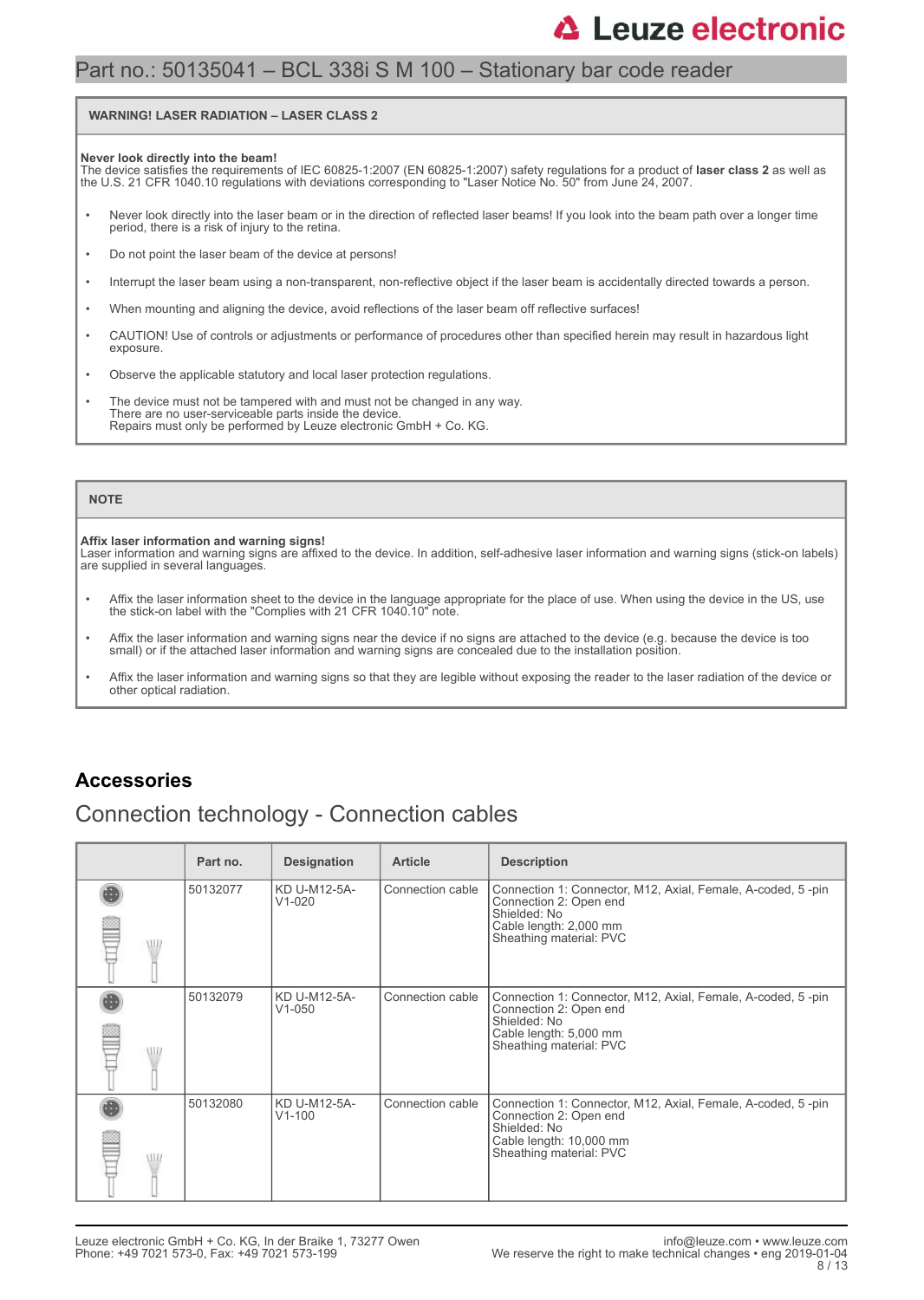### Part no.: 50135041 – BCL 338i S M 100 – Stationary bar code reader

|             | Part no. | <b>Designation</b>             | <b>Article</b>   | <b>Description</b>                                                                                                                                                                              |
|-------------|----------|--------------------------------|------------------|-------------------------------------------------------------------------------------------------------------------------------------------------------------------------------------------------|
| <b>ATIV</b> | 50132432 | KD U-M12-5A-<br>$V1 - 300$     | Connection cable | Connection 1: Connector, M12, Axial, Female, A-coded, 5-pin<br>Connection 2: Open end<br>Shielded: No<br>Cable length: 30,000 mm<br>Sheathing material: PVC                                     |
|             | 50135073 | <b>KS ET-M12-4A-</b><br>P7-020 | Connection cable | Suitable for interface: Ethernet<br>Connection 1: Connector, M12, Axial, Male, D-coded, 4-pin<br>Connection 2: Open end<br>Shielded: Yes<br>Cable length: 2,000 mm<br>Sheathing material: PUR   |
| W           | 50135074 | <b>KS ET-M12-4A-</b><br>P7-050 | Connection cable | Suitable for interface: Ethernet<br>Connection 1: Connector, M12, Axial, Male, D-coded, 4 -pin<br>Connection 2: Open end<br>Shielded: Yes<br>Cable length: 5,000 mm<br>Sheathing material: PUR  |
| W           | 50135075 | <b>KS ET-M12-4A-</b><br>P7-100 | Connection cable | Suitable for interface: Ethernet<br>Connection 1: Connector, M12, Axial, Male, D-coded, 4-pin<br>Connection 2: Open end<br>Shielded: Yes<br>Cable length: 10,000 mm<br>Sheathing material: PUR  |
| W           | 50135076 | <b>KS ET-M12-4A-</b><br>P7-150 | Connection cable | Suitable for interface: Ethernet<br>Connection 1: Connector, M12, Axial, Male, D-coded, 4-pin<br>Connection 2: Open end<br>Shielded: Yes<br>Cable length: 15,000 mm<br>Sheathing material: PUR  |
|             | 50135077 | <b>KS ET-M12-4A-</b><br>P7-300 | Connection cable | Suitable for interface: Ethernet<br>Connection 1: Connector, M12, Axial, Male, D-coded, 4 -pin<br>Connection 2: Open end<br>Shielded: Yes<br>Cable length: 30,000 mm<br>Sheathing material: PUR |

## Connection technology - Interconnection cables

|        |          | Part no. | <b>Designation</b>              | <b>Article</b>           | <b>Description</b>                                                                                                                                                                                                                |
|--------|----------|----------|---------------------------------|--------------------------|-----------------------------------------------------------------------------------------------------------------------------------------------------------------------------------------------------------------------------------|
| Ý<br>W | $\equiv$ | 50117011 | KB USB A - USB<br>miniB         | Service line             | Suitable for interface: USB<br>Connection 1: USB<br>Connection 2: USB<br>Shielded: Yes<br>Cable length: 1,500 mm<br>Sheathing material: PVC                                                                                       |
|        |          | 50137077 | KSS ET-M12-4A-<br>M12-4A-P7-020 | Interconnection<br>cable | Suitable for interface: Ethernet<br>Connection 1: Connector, M12, Axial, Male, D-coded, 4-pin<br>Connection 2: Connector, M12, Axial, Male, D-coded, 4 -pin<br>Shielded: Yes<br>Cable length: 1,000 mm<br>Sheathing material: PUR |
|        |          | 50137078 | KSS ET-M12-4A-<br>M12-4A-P7-050 | Interconnection<br>cable | Suitable for interface: Ethernet<br>Connection 1: Connector, M12, Axial, Male, D-coded, 4-pin<br>Connection 2: Connector, M12, Axial, Male, D-coded, 4-pin<br>Shielded: Yes<br>Cable length: 1,000 mm<br>Sheathing material: PUR  |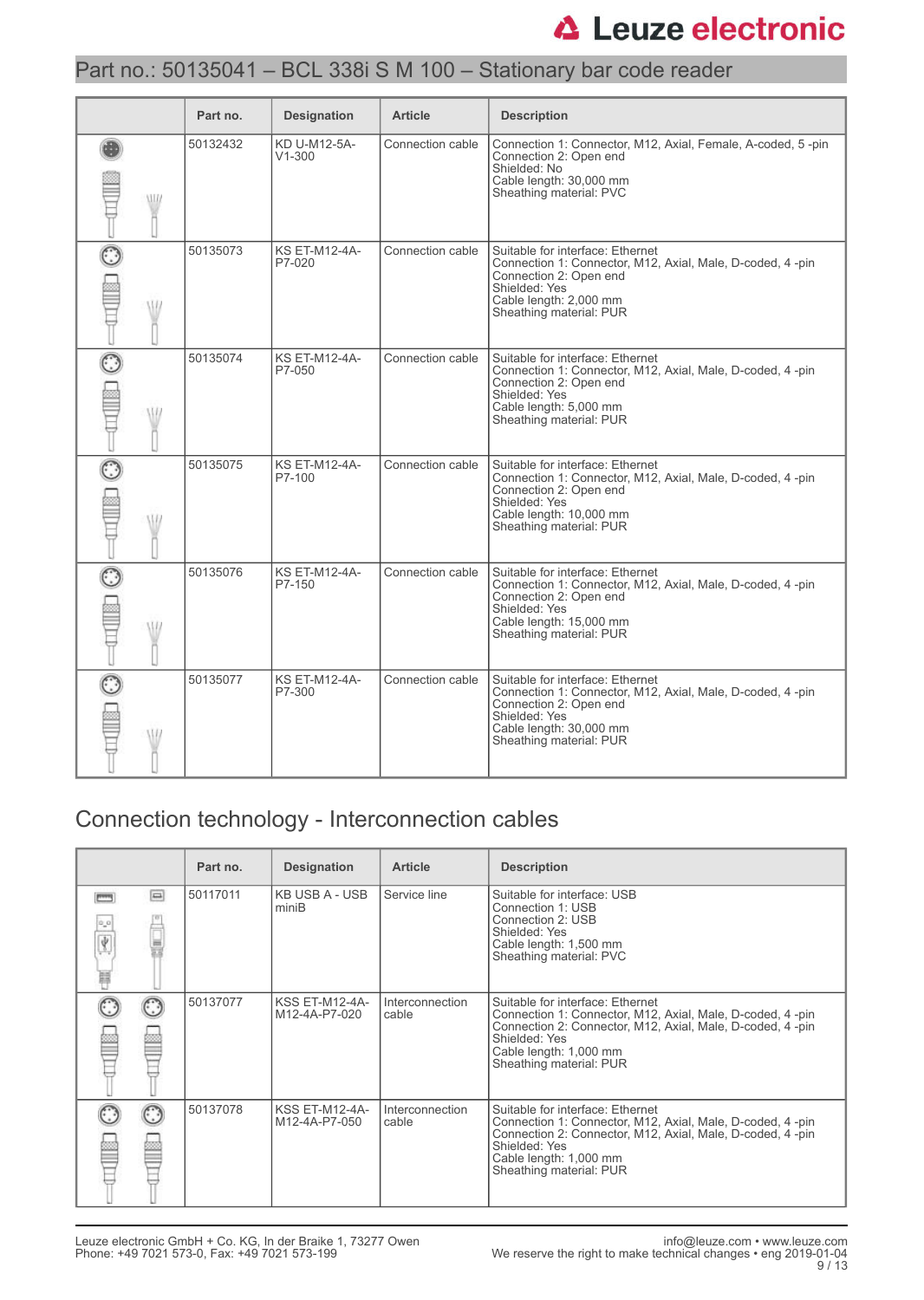## Part no.: 50135041 – BCL 338i S M 100 – Stationary bar code reader

|                         |                  | Part no. | <b>Designation</b>                     | <b>Article</b>                  | <b>Description</b>                                                                                                                                                                                                                |
|-------------------------|------------------|----------|----------------------------------------|---------------------------------|-----------------------------------------------------------------------------------------------------------------------------------------------------------------------------------------------------------------------------------|
| $\overline{\mathbb{C}}$ | $\odot$          | 50137079 | <b>KSS ET-M12-4A-</b><br>M12-4A-P7-100 | Interconnection<br>cable        | Suitable for interface: Ethernet<br>Connection 1: Connector, M12, Axial, Male, D-coded, 4-pin<br>Connection 2: Connector, M12, Axial, Male, D-coded, 4-pin<br>Shielded: Yes<br>Cable length: 10,000 mm<br>Sheathing material: PUR |
|                         | $\odot$          | 50137080 | <b>KSS ET-M12-4A-</b><br>M12-4A-P7-150 | Interconnection<br>cable        | Suitable for interface: Ethernet<br>Connection 1: Connector, M12, Axial, Male, D-coded, 4-pin<br>Connection 2: Connector, M12, Axial, Male, D-coded, 4-pin<br>Shielded: Yes<br>Cable length: 15,000 mm<br>Sheathing material: PUR |
|                         | ⇔<br>Ü<br>I      | 50135080 | <b>KSS ET-M12-4A-</b><br>RJ45-A-P7-020 | <b>Interconnection</b><br>cable | Suitable for interface: Ethernet<br>Connection 1: Connector, M12, Axial, Male, D-coded, 4-pin<br>Connection 2: RJ45<br>Shielded: Yes<br>Cable length: 2,000 mm<br>Sheathing material: PUR                                         |
|                         | ⇔<br>Ü<br>ī      | 50135081 | <b>KSS ET-M12-4A-</b><br>RJ45-A-P7-050 | Interconnection<br>cable        | Suitable for interface: Ethernet<br>Connection 1: Connector, M12, Axial, Male, D-coded, 4-pin<br>Connection 2: RJ45<br>Shielded: Yes<br>Cable length: 5,000 mm<br>Sheathing material: PUR                                         |
|                         | ⇔<br>Ū<br>ō<br>Ū | 50135082 | <b>KSS ET-M12-4A-</b><br>RJ45-A-P7-100 | Interconnection<br>cable        | Suitable for interface: Ethernet<br>Connection 1: Connector, M12, Axial, Male, D-coded, 4-pin<br>Connection 2: RJ45<br>Shielded: Yes<br>Cable length: 10,000 mm<br>Sheathing material: PUR                                        |
|                         | ⇔<br>I           | 50135083 | <b>KSS ET-M12-4A-</b><br>RJ45-A-P7-150 | Interconnection<br>cable        | Suitable for interface: Ethernet<br>Connection 1: Connector, M12, Axial, Male, D-coded, 4-pin<br>Connection 2: RJ45<br>Shielded: Yes<br>Cable length: 15,000 mm<br>Sheathing material: PUR                                        |
|                         | ♤<br>₫<br>ō      | 50135084 | <b>KSS ET-M12-4A-</b><br>RJ45-A-P7-300 | Interconnection<br>cable        | Suitable for interface: Ethernet<br>Connection 1: Connector, M12, Axial, Male, D-coded, 4-pin<br>Connection 2: RJ45<br>Shielded: Yes<br>Cable length: 30,000 mm<br>Sheathing material: PUR                                        |

## Connection technology - Connectors

| Part no. | <b>Designation</b> | <b>Article</b> | <b>Description</b>                                        |
|----------|--------------------|----------------|-----------------------------------------------------------|
| 50108991 | D-ET1              | Connector      | Suitable for interface: Ethernet<br>Connection: RJ45      |
| 50020501 | KD 095-5A          | Connector      | Connection: Connector, M12, Axial, Female, A-coded, 5-pin |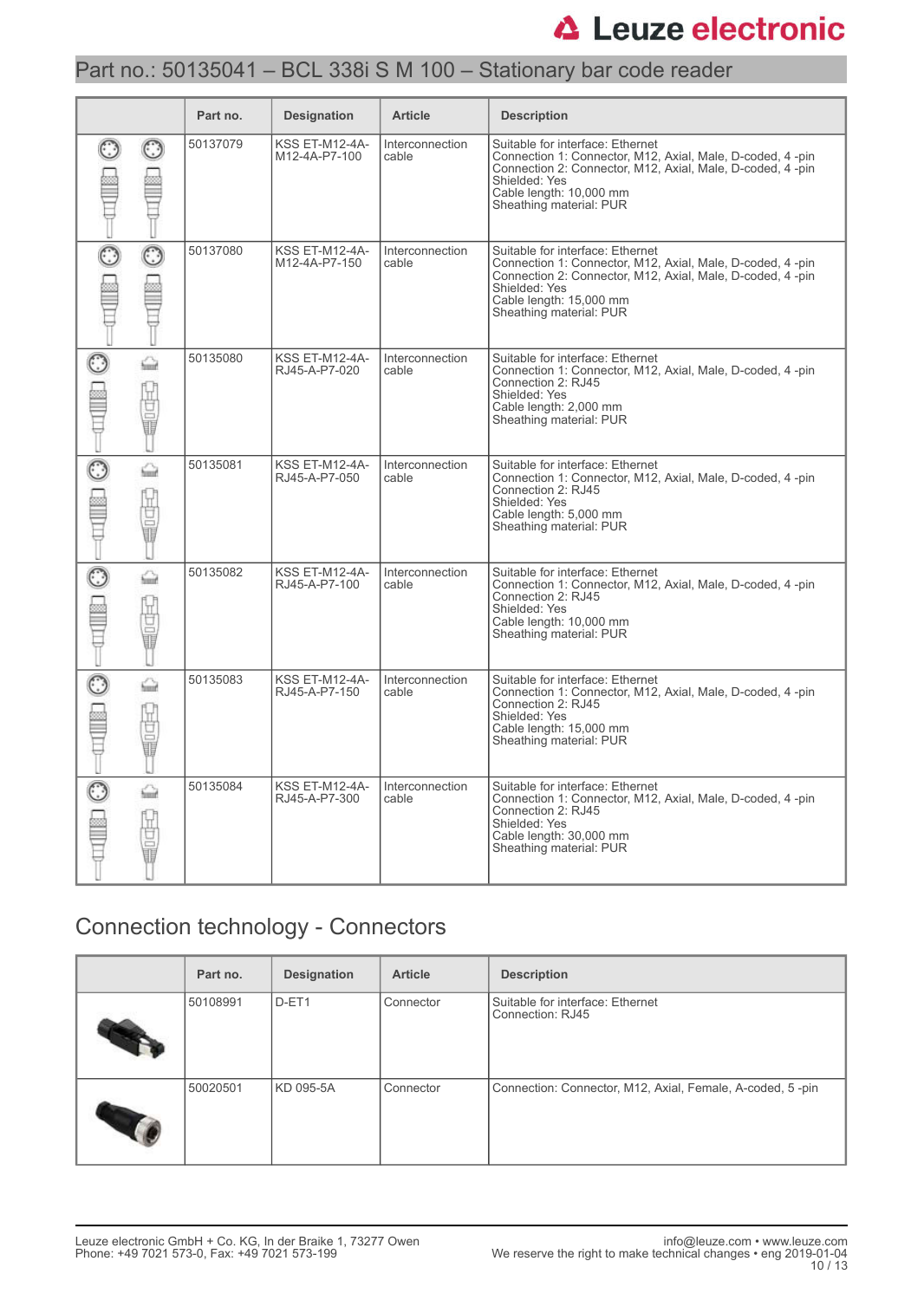### Part no.: 50135041 – BCL 338i S M 100 – Stationary bar code reader

| Part no. | Designation | <b>Article</b> | <b>Description</b>                                                                          |
|----------|-------------|----------------|---------------------------------------------------------------------------------------------|
| 50112155 | S-M12A-ET   | Connector      | Suitable for interface: Ethernet<br>Connection: Connector, M12, Axial, Male, D-coded, 4-pin |

# Connection technology - Terminal boxes

| Part no.   | <b>Designation</b> | <b>Article</b>  | <b>Description</b>                                                                                                                                         |
|------------|--------------------|-----------------|------------------------------------------------------------------------------------------------------------------------------------------------------------|
| 50134929 * | MF 338 103         | Connection unit | Suitable for: BCL 338i, BPS 338i<br>Suitable for interface: EtherCAT<br>Number of connections: 4 Piece(s)<br>Connection: Cable with connector, M12, 900 mm |
| 50134927 * | ME 338 104         | Connection unit | Suitable for: BCL 348i<br>Suitable for interface: PROFINET<br>Number of connections: 5 Piece(s)<br>Connection: Cable with connector, M12, 900 mm           |
| 50134928 * | ME 338 214         | Connection unit | Suitable for: BCL 348i<br>Suitable for interface: PROFINET<br>Number of connections: 5 Piece(s)<br>Connection: Cable with connector, M12, 600 mm           |
| 50134931 * | MK 338             | Connection unit | Suitable for: BCL 338i, BPS 338i<br>Suitable for interface: EtherCAT<br>Number of connections: 4 Piece(s)<br>Connection: Terminal                          |
| 50134930 * | <b>MS 338</b>      | Connection unit | Suitable for: BCL 338i, BPS 338i<br>Suitable for interface: EtherCAT<br>Number of connections: 4 Piece(s)<br>Connection: Connector, M12                    |

\* Necessary accessories, please order separately

## Connection technology - Adapters

| Part no. | <b>Designation</b>        | <b>Article</b> | <b>Description</b>                                                                                                                                |
|----------|---------------------------|----------------|---------------------------------------------------------------------------------------------------------------------------------------------------|
| 50109832 | KDS ET-M12 /<br>RJ45 W-4P | Adapter        | Suitable for: Ethernet<br>Number of connections: 2 Piece(s)<br>Connection 1: Connector, M12, Angled, Female, D-coded, 4-pin<br>Connection 2: RJ45 |

# Mounting technology - Mounting brackets

|                 | Part no. | <b>Designation</b> | <b>Article</b>  | <b>Description</b>                                                                                                                                                                                                                                                   |
|-----------------|----------|--------------------|-----------------|----------------------------------------------------------------------------------------------------------------------------------------------------------------------------------------------------------------------------------------------------------------------|
| $\sqrt{2}$<br>× | 50121433 | <b>BT 300 W</b>    | Mounting device | Contains: 4x M4 x 10 screw, 4x position washers, 4x lock<br>washers<br>Design of mounting device: Angle, L-shape<br>Fastening, at system: Through-hole mounting<br>Mounting bracket, at device: Screw type<br>Type of mounting device: Adjustable<br>Material: Metal |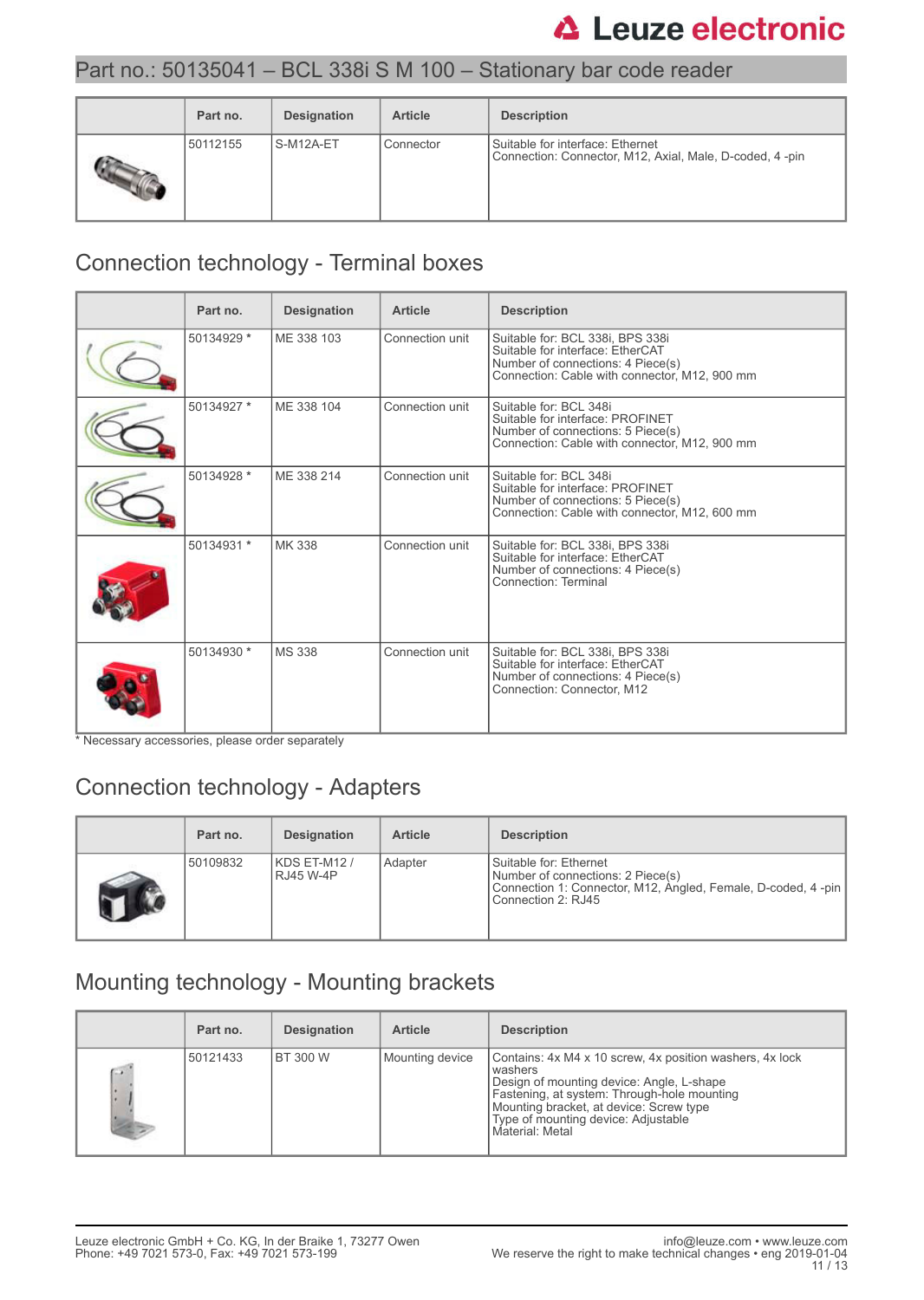### Mounting technology - Rod mounts

| Part no. | <b>Designation</b> | <b>Article</b>  | <b>Description</b>                                                                                                                                                                                                                                                                                            |
|----------|--------------------|-----------------|---------------------------------------------------------------------------------------------------------------------------------------------------------------------------------------------------------------------------------------------------------------------------------------------------------------|
| 50121434 | BT 300 - 1         | Mounting device | Contains: 4x M4 x 10 screw, 4x position washers, 4x lock<br>washers<br>Design of mounting device: Mounting system<br>Fastening, at system: For 12 mm rod, For 14 mm rod, For 16<br>mm rod<br>Mounting bracket, at device: Screw type<br>Type of mounting device: Turning, 360°, Adjustable<br>Material: Metal |
| 50027375 | <b>BT 56</b>       | Mounting device | Functions: Static applications<br>Design of mounting device: Mounting system<br>Fastening, at system: For 16 mm rod, For 18 mm rod, For 20<br>mm rod<br>Mounting bracket, at device: Clampable<br>Material: Metal<br>Tightening torque of the clamping jaws: $8 N·m$                                          |
| 50121435 | BT 56 - 1          | Mounting device | Functions: Static applications<br>Design of mounting device: Mounting system<br>Fastening, at system: For 12 mm rod, For 14 mm rod, For 16<br>mm rod<br>Mounting bracket, at device: Clampable<br>Material: Metal<br>Tightening torque of the clamping jaws: $8 N·m$                                          |

### Mounting technology - Other

| Part no. | <b>Designation</b> | <b>Article</b>   | <b>Description</b>                                                                                                        |
|----------|--------------------|------------------|---------------------------------------------------------------------------------------------------------------------------|
| 50111224 | <b>BT 59</b>       | Mounting bracket | Fastening, at system: Groove mounting<br>Mounting bracket, at device: Clampable<br>Material: Metal                        |
| 50124941 | <b>BTU 0300M-W</b> | Mounting device  | Fastening, at system: Through-hole mounting<br>Mounting bracket, at device: Clampable, Groove mounting<br>Material: Metal |

## Reflective tapes for standard applications

| Part no. | <b>Designation</b>              | <b>Article</b> | <b>Description</b>                                                                                                                                          |
|----------|---------------------------------|----------------|-------------------------------------------------------------------------------------------------------------------------------------------------------------|
| 50106119 | REF 4-A-100x100 Reflective tape |                | Design: Rectangular<br>Reflective surface: 100 mm x 100 mm<br>l Material: Plastic<br>Chemical designation of the material: PMMA<br>Fastening: Self-adhesive |